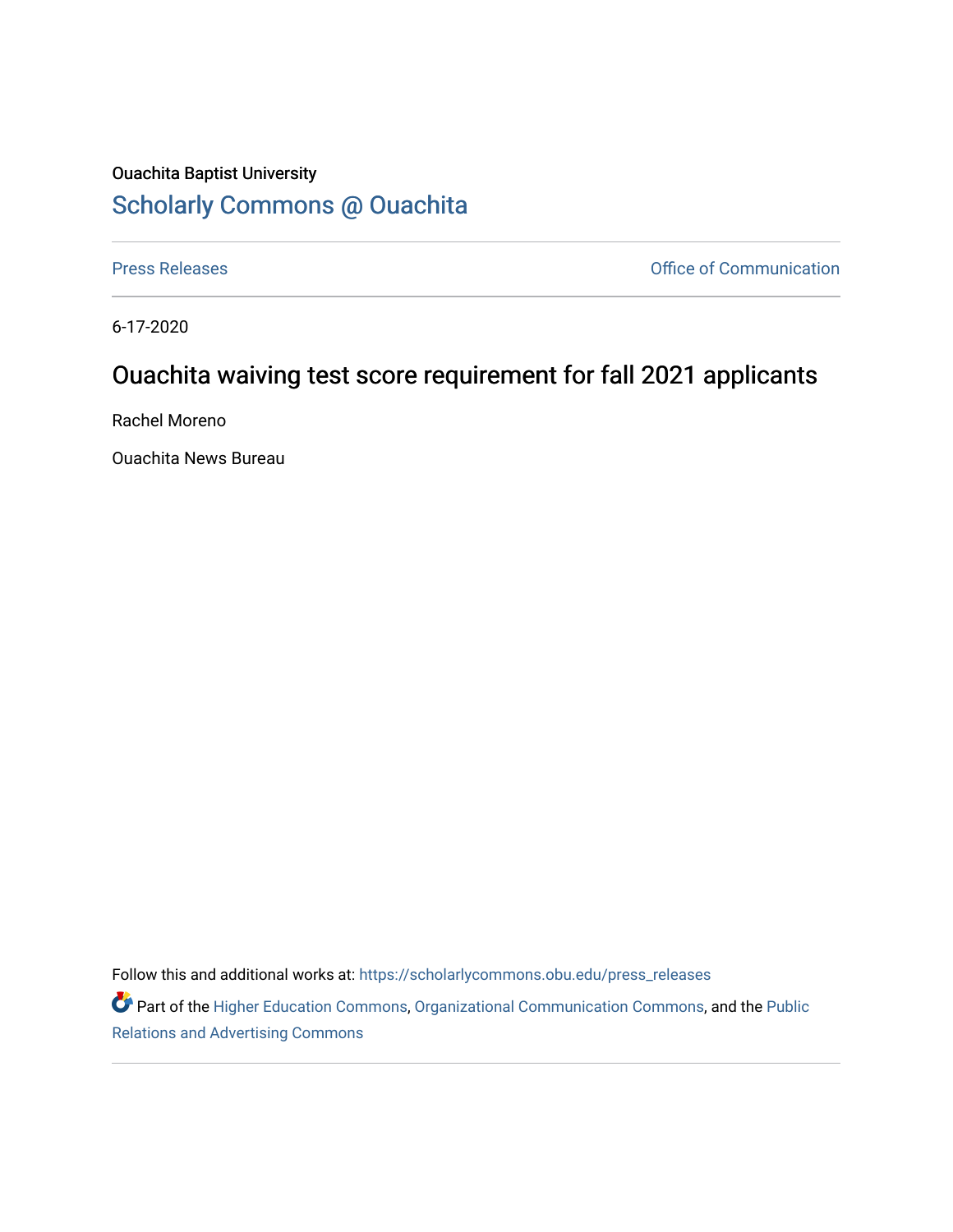

For immediate release

**Ouachita waiving test score requirement for fall 2021 applicants** *By Rachel Moreno*

June 17, 2020

For more information, contact OBU's news bureau at **newsbureau@obu.edu** or (870) 245-5208



ARKADELPHIA, Ark.— Ouachita Baptist University is waiving its usual admissions requirements for ACT and SAT standardized test scores for the 2020-2021 recruitment cycle. This will apply to students enrolling as freshmen for the fall 2021 semester, with their acceptance to the university dependent, instead, on their high school grade point average (GPA).